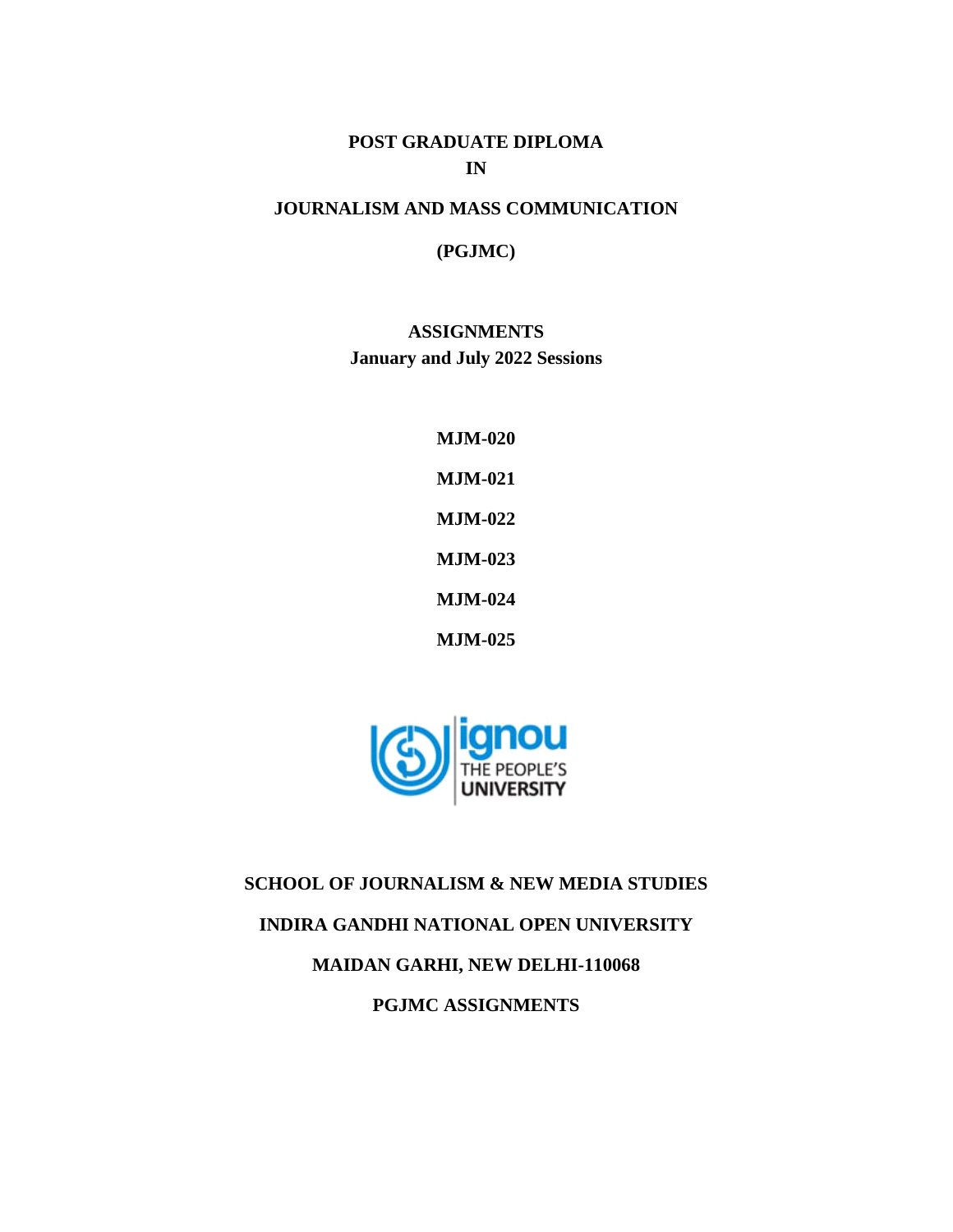Dear Learner,

As explained in the Programme Guide, you need to submit one assignment in each of the eight courses. Before attempting the assignments, please read the detailed instructions provided in the Programme Guide carefully.

The last date of the submission is given against each of the assignment. Please note that you have to submit these assignments to the **Coordinator of your Study Centre** within the stipulated time for being eligible to appear in the term-end examination.

You must mention your **Enrolment Number, Name, Address, Assignment Code and Study Centre Code** on the first page of the Assignment. You must obtain a **receipt from the Study Centre** for the assignments submitted and retain it. It would be advisable to retain a photocopy of the assignments with you.

After evaluation, the assignments have to be returned to you by the Study Centre. Please insist on this and **keep a record with you**. The marks obtained by you will be sent by the Centre to SED at IGNOU, New Delhi.

## **Guidelines for doing Assignments**

Attempt all questions given in each of the assignment as instructed. You will find it useful to keep the following points in mind:

**Planning:** First read the study material carefully, attend teleconferencing sessions and interactive radio counseling sessions conducted for the programme; if required you can obtain details from Study Centre/Regional Centre) and then read the assignments carefully. Go through the units on which they are based. Make some points regarding each question and then rearrange them in a logical order.

**Organization:** Draw a rough outline of your answer. Be analytical in your selection of the information for your answer. Give adequate attention to the introduction and the conclusion. Make sure that the answer:

- is logical and coherent;
- has a proper flow of information in sentences and paragraphs; and
- is written correctly giving adequate consideration to your expression, style and presentation.

**Presentation:** Once you are satisfied with your answer, you can write down the final version for submission, writing each answer neatly.

With best wishes,

Dr. Shikha Rai Programme Coordinator shikharai@ignou.ac.in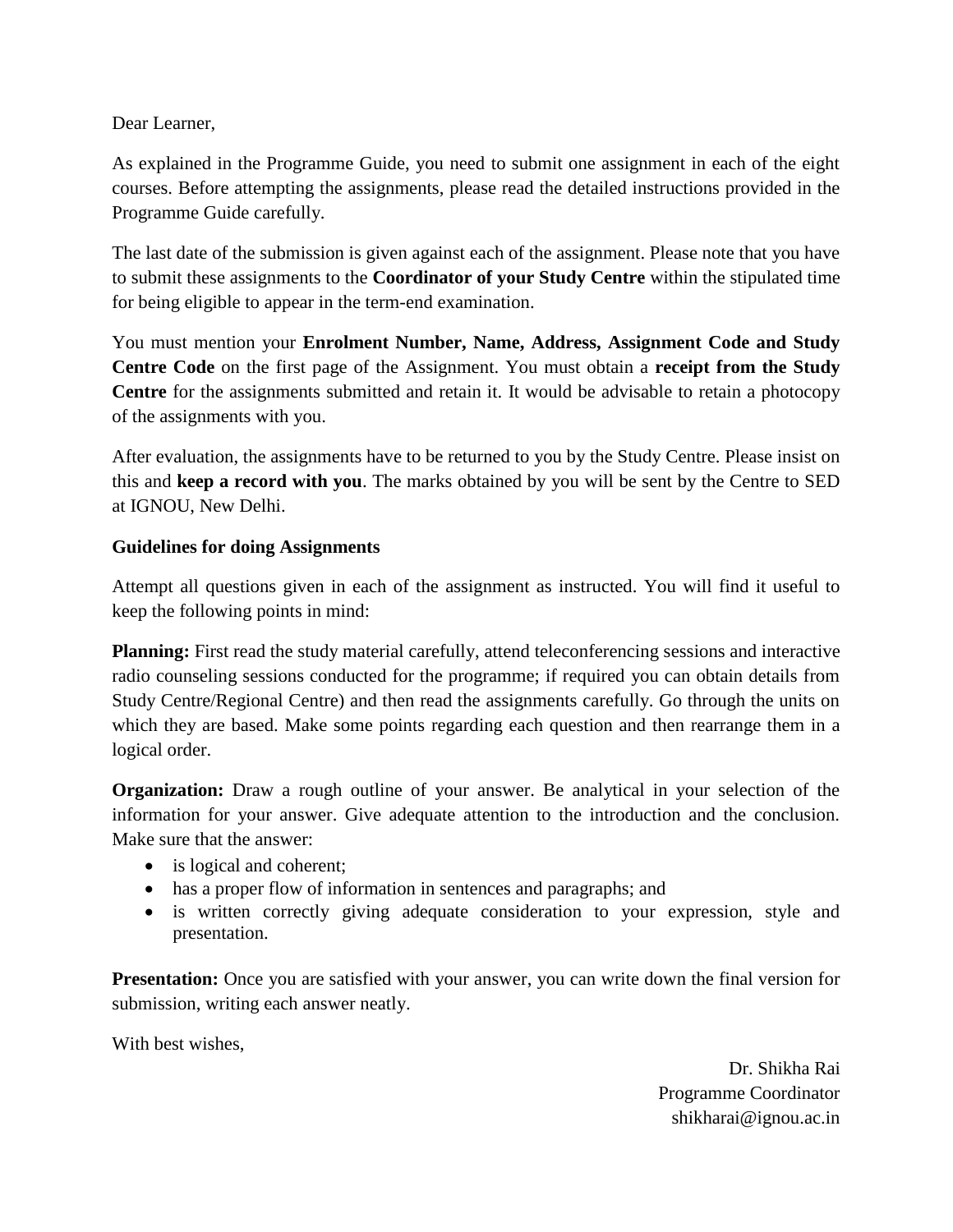# **Course MJM-020: Introduction to Journalism and Mass Communication Assignment 01**

**(Due Date: Please check the website for the latest update on due date)**

**Assignment Code: MJM-020/Jan/July 2022**

**Marks: 100**

## **Note: Answer all questions, they carry equal marks.**

- 1. Technology, especially social media has often been found to spread misinformation and fake news. Use any two media society theories to explain the media audience relationship and prevalence of fake news and information. (400 words)
- 2. Radio, TV and print have all converged into online. Present an analysis of the factors that propelled growth then and now and what are the new job avenues that have been created as a result of online proliferation? Cite industry reports. (500 words)
- 3. Select any two language dailies of your choice. Write a critical review of the city page and nation page while comparing the two on the following parameters:
	- a. Their sources
	- b. Comparison of their level of objectivity and balanced reporting
	- c. Comparison of their leads or opening para

(500 words)

- 4. OTT platforms host content that go an extra mile in building interactivity with the audience and make the experience more immersive. Analyse the features that make the medium special along with the data that shows its growth during the pandemic period. (500 words)
- 5. Conceptualise and plan an event for fund raising for paying the exam fees of girls who are about to appear in their board exams and their parents have lost their source of livelihood due to the pandemic. (400 words)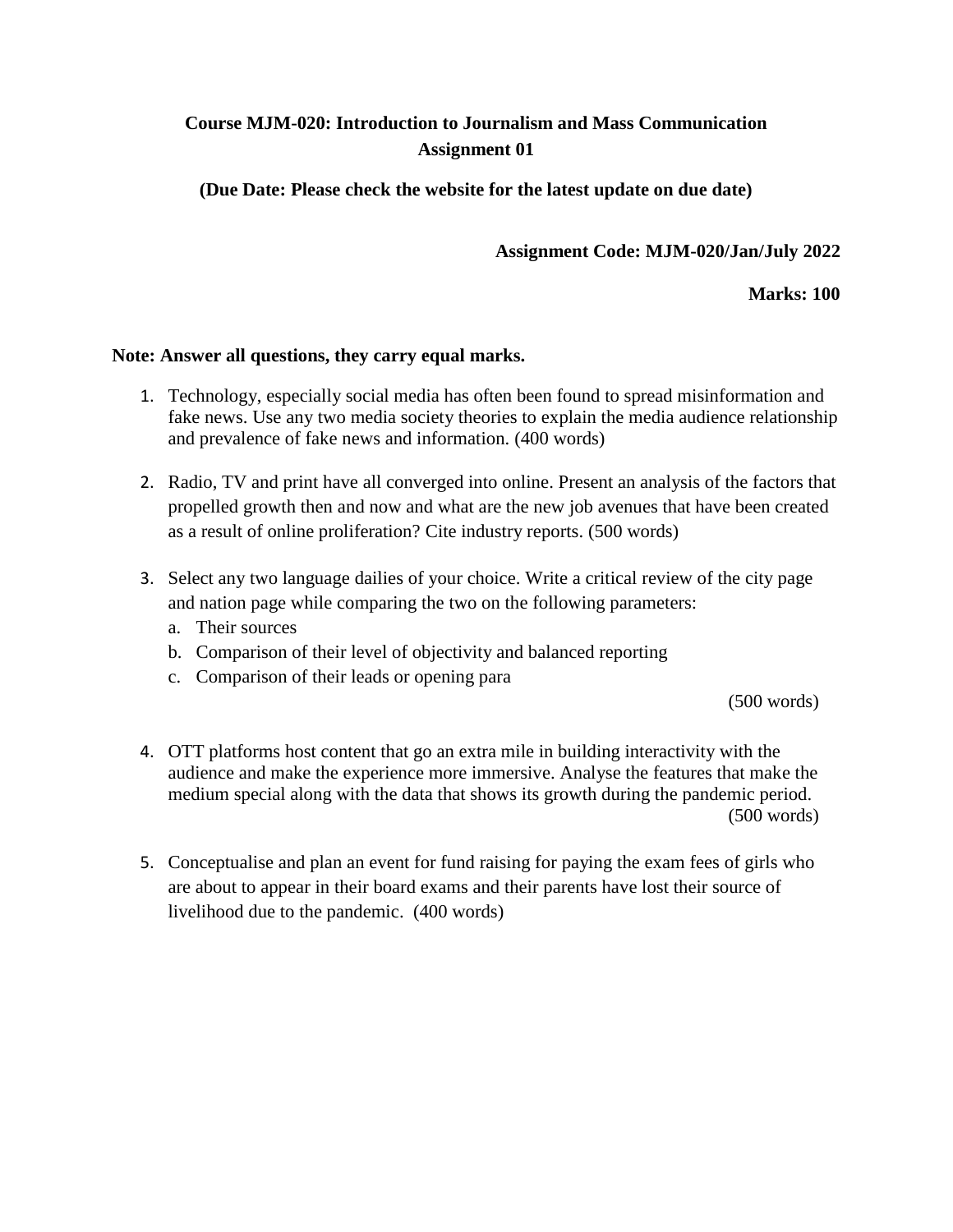## **Course MJM-021: Reporting Techniques**

## **Assignment 02**

## **(Due Date: Please check the website for the latest update on due date)**

## **Assignment Code: MJM-021/Jan/July 2022**

#### **Marks: 100**

#### **Note: Answer all questions, they carry equal marks.**

- 1. In today's world of multiple sources of news and information, how important is inverted pyramid style of writing? Collect some recent facts on climate change and write a news piece in the inverted pyramid style. Then convert the same story into a feature based on the same facts. (500 words).
- 2. What is the Pegasus issue? Write an article focusing on the issue and highlighting the concerns of privacy and Indian Government's take on it. (500 words)
- 3. On the basis of your reading of the unit 'Research for Journalistic Writing', use the various methods and tools of journalistic research to write an article on the 'the emerging need of skilled personnel in Indian job market'. (500 words)
- 4. Write a comment on the fast expanding world of digital while half the world population is lagging due to non accessibility. Cite relevant data from credible sources. (500 words)
- 5. A story of a reputed newspaper highlighted that there are still considerable percentage of women in the country who justify wife beating. Write a story on the socio economic factors that lead to development of such psyche among women citing data from credible sources. Also suggest plausible solutions for the problem. (500 words)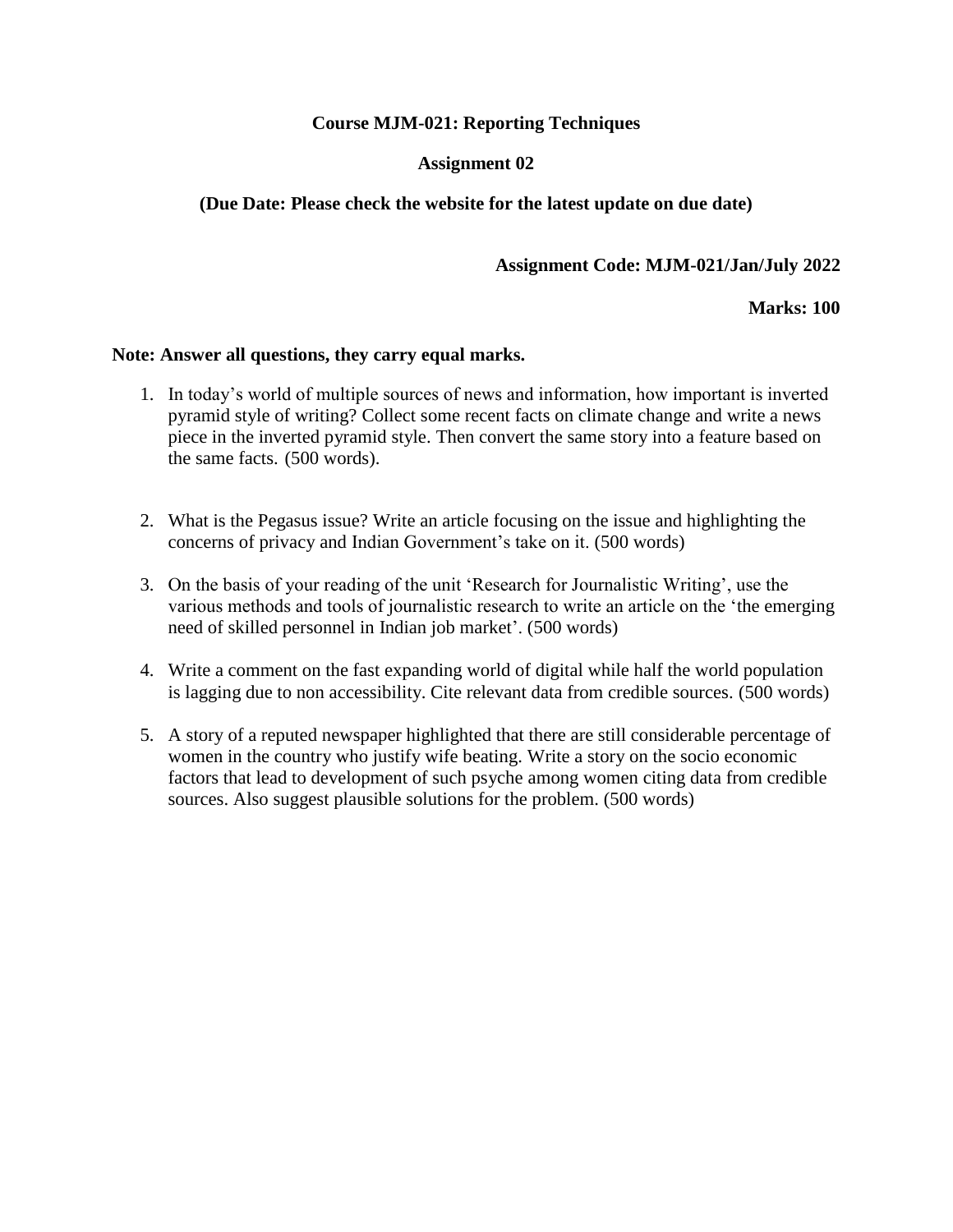## **Course MJM-022:** Writing and Editing for Print Media

## **Assignment 03**

## **(Due Date: Please check the website for the latest update on due date)**

#### **Assignment Code: MJM-022/Jan/July 2022**

## **Marks: 100**

- 1. Identify the five most unique environmental topics affecting India. Explain how each one has (a) local implications and (b) international implications. State in each case to whom you would turn to for information. Convert one such case into a story pitch. (Word limit 400-500).
- 2. Scrutiny the national daily newspaper for a week and figure out an emergingtopic. Write a backgrounder for that topic after taking due efforts of the relevant journalistic research. (Word limit 500)
- 3. Visit https://www.data.gov.in and, with the help of data available on this website or connected websites, write a news story for the publication like www.medialit.in/thevoices. Mention the data sources in your assignment. (Word limit 400-500).
- 4. Go to this UN document of SDG indicators https://unstats.un.org/sdgs/indicators/Global%20Indicator%20Framework%20 after %202021%20refinement\_Eng.pdf and identify any one of the 169 indicators. Collect the relevant data from the local sources or national or international sources. When you get the relevant data, write a news story for an online publication. (Word limit 400-500).
- 5. Many ideas for features come directly from news stories. They could include news backgrounders, profiles, interviews or many other categories. Read the news pages of your newspaper. Find five news stories that give you ideas for features. Explain what type of feature you would write in each case. Write a story pitch for anyone such case.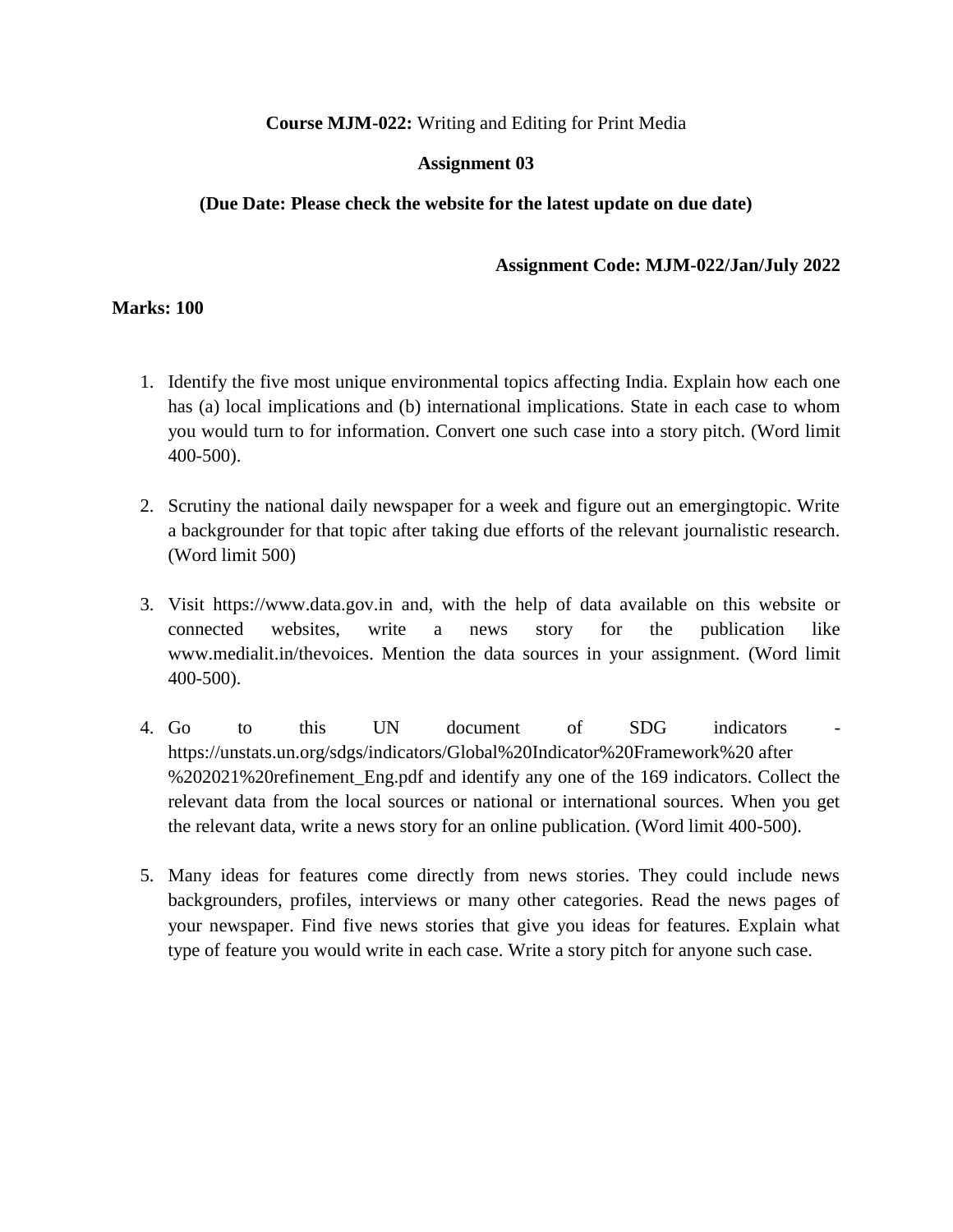# Course MJM-023: Broadcast & amp; Online Journalism **Assignment 04**

#### **(Due Date: Please check the website for the latest update on due date)**

#### **Assignment Code: MJM-023/Jan/July 2022**

Marks: 100

Note: Answer all the questions, they carry equal marks.

- 1. What is sound effect? Discuss the importance of sound effects in radio programmes. (500 words)
- 2. Write a script for a television news package of 90 seconds duration on any story related to pollution.
- 3. Describe the structure and functioning of a television newsroom. (500 words)
- 4. What is interactivity? Explain 'interactivity' as one of the main characteristics of online journalism. (500 words)
- 5. Explain any four of the following terms: (150 words each)
	- i. Voiceover Artist
	- ii. Anchor-Graphics
	- iii. MCR
	- iv. Shifted time
	- v. Open Source Reporting
	- vi. Tags and Keywords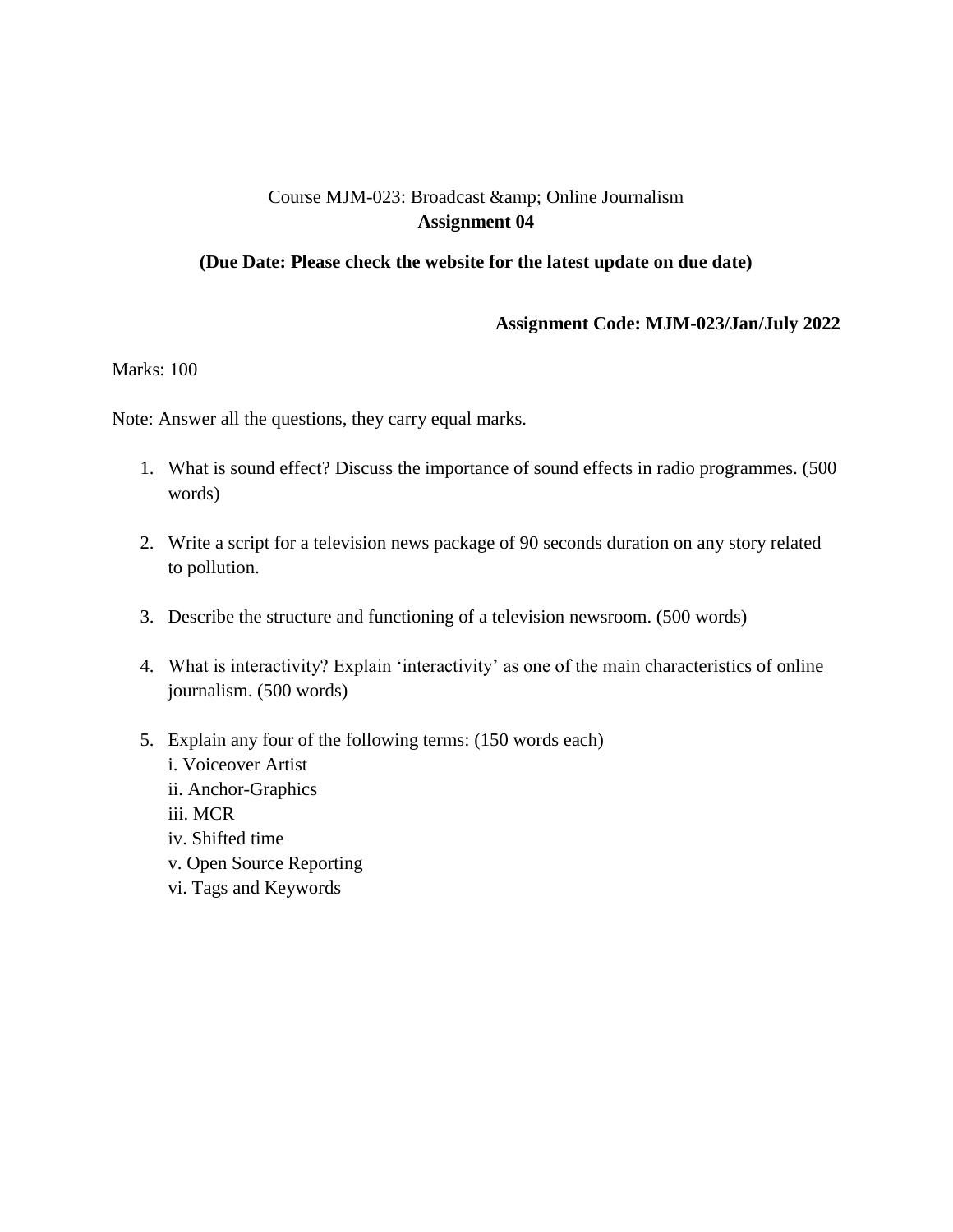# MJM024 - Media and Society **Assignment 05**

# **(Due Date: Please check the website for the latest update on due date)**

**Assignment Code: MJM-024/Jan/July 2022**

## **Marks: 100**

## **Note: Answer all the questions, they carry equal marks.**

- 1. "Equot: Press always take the form and colouration of the social, political structures within which it operates & quot; - contextualise this statement within your state/regional media system. Give suitable examples.
- 2.  $\&\#39$ ; Media works as a conduit between the public and the powers that be.  $&\#39$ ; Closely observe a newspaper/a news channel of your choice for a fortnight. Observe their coverage from the perspective that  $\&$  quot; the news media is expected to keep a close watch on the government, business and other institutions. & quot; And trace the newspaper/news channel $&\#39$ ; efforts to air public concerns on that coverage.
- 3. Collect frontpages of any national daily of your choice for five days. Select any two stories from each front page that results in 10 stories from five front pages. For each news story, find the answer to the following questions - 1] Who is the intended reader?; 2] Who benefits from the story?; 3] What is their benefit?; 4] How many sources are used in the stories and their socio-demographic profiles [gender, position, relationship with the story etc.]?.
- 4. Read the document A freelancer  $&\#39$ ; guide to reporting on climate change [available in this link [https://drive.google.com/file/d/1yf1yTlrQFsaKpqMXmmbDg-E22pHNJS3m/view\]](https://drive.google.com/file/d/1yf1yTlrQFsaKpqMXmmbDg-E22pHNJS3m/view). Collect five environmental news from any Indian newspaper. Critically analyse these stories with the help of this guide.
- 5. Read UNWOMEN' Guidelines for Gender and Conflict Sensitive Reporting document [ available here <https://drive.google.com/file/d/1P7hU8WJKf5P7jeIG5TeLyBKTKHkTqri2/view?us> p=sharing]. Closely observe a newspaper/news channel of your choice for a fortnight. Give your observations.